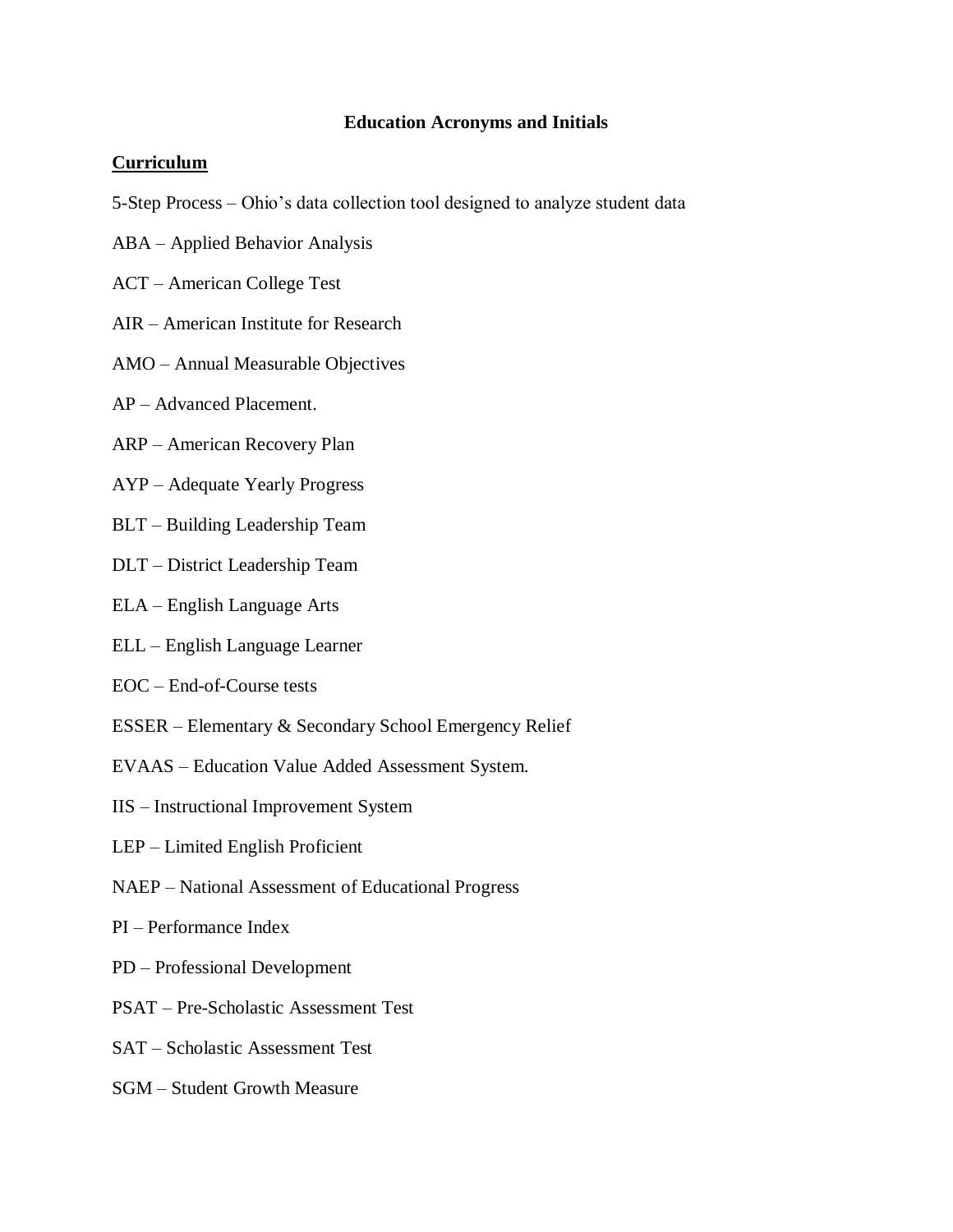- SLO Student Learning Objective
- STEM Science, Technology, Engineering and Mathematics
- TBT Teacher-Based Teams

## **Ohio Department of Education**

 $21<sup>st</sup> CCLC - 21<sup>st</sup> Century Community Learning Center$ 

CCIP – Comprehensive Continuous Improvement Plan

EMIS – Education Management Education System

ESEA – Elementary and Secondary Education Act

NCLB – No Child Left Behind

ODE – Ohio Department of Education

OIP – Ohio Improvement Process

OPES – Ohio Principal Evaluation System

OTES – Ohio Teacher Evaluation System

Title I – Title I is the largest federal education funding program for schools. Its aim is to help students who are behind academically or at risk of falling behind.

Title III – Title III is the section of the Elementary and Secondary Education Act that provides funding and addresses English language acquisition and standards and accountability requirements for limited English proficient students.

Title IX – Title IX of the Educational Amendments of 1972 bans sex discrimination in schools receiving federal funds, whether it is in academics or athletics.

## **Special Education**

ETR – Evaluation Team Report. This was formerly called a Multi-Factored Evaluation (MFE).

FAPE – Free and Appropriate Public Education

IAT – Intervention Assistance Team. IAT is now commonly called Response to Intervention (RtI).

IDEA – Individuals with Disabilities Education Act